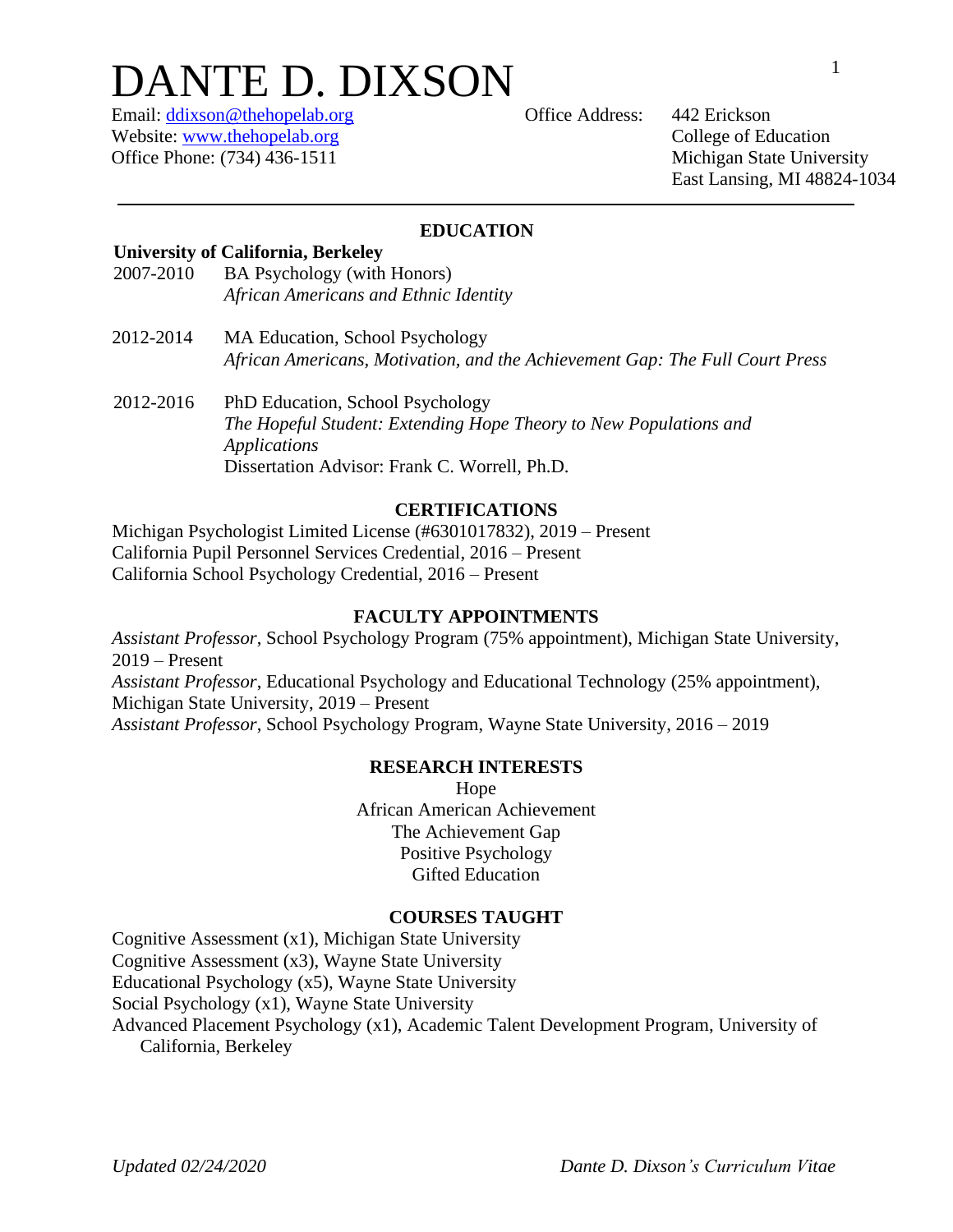#### **RESEARCH**

# **Peer-Reviewed Manuscripts Published/Accepted**

- **Dixson, D. D.**, Olszewski-Kubilius, P., Subotnik, R., & Worrell, F. C. (accepted). Developing academic talent as a practicing school psychologist: From potential to expertise. *Psychology in the Schools*.
- Anderson, C. L., **Dixson, D. D.**, Monroy, M., & Keltner, D. (in press). Are awe-prone people more curious? The relationship between dispositional awe, curiosity, and academic outcomes. *Journal of Personality*. <https://doi.org/10.1111/jopy.12524> (Impact factor: 3.08)
- **Dixson, D. D**. (2019). Incorporating hope and positivity into educational policy. *Policy Insights from the Behavioral and Brain Sciences*, *6*, 130–137. <https://doi.org/10.1177/237273221986313>
- **Dixson, D. D.** (2019). Hope into action: How clusters of hope relate to success-oriented behavior in school. *Psychology in the Schools*, *56*(9), 1493–1511. <https://doi.org/10.1002/pits.22299> (Impact factor: 1.14)
- **Dixson, D. D.** (2019). Is grit worth the investment: How grit compares to other psychosocial factors in predicting achievement. *Current Psychology*. [https://doi.org/10.1007/s12144-](https://doi.org/10.1007/s12144-019-00246-5) [019-00246-5](https://doi.org/10.1007/s12144-019-00246-5) (Impact factor: 1.468)
- **Dixson, D. D.**, Anderson, C., & Keltner, D. (2019). Measuring positive emotions: An examination of the reliability and structural validity of scores on the Seven Dispositional Positive Emotions Scales. *Journal of Well-Being Assessment*, *2*(2), 115–133. <https://doi.org/10.1007/s41543-019-00015-y>
- Worrell, F. C., Subotnik, R. F., Olszewski-Kubilius, P., & **Dixson, D. D**. (2019). Gifted students. *Annual Review of Psychology*, *70*(1), 551–576. [https://doi.org/10.1146/annurev](https://doi.org/10.1146/annurev-psych-010418-102846)[psych-010418-102846](https://doi.org/10.1146/annurev-psych-010418-102846) (Impact factor: 19.755)
- **Dixson, D. D.** & Stevens, D. (2018). A potential avenue for academic success: Hope predicts an achievement-oriented psychosocial profile in African American adolescents. *Journal of Black Psychology*, *44*(6), 532–561.<https://doi.org/10.1177/0095798418805644> (Impact factor: 1.52)
- **Dixson, D. D**., Keltner, D., Worrell, F. C., & Mello, Z. (2018). The magic of hope: Hope mediates the relationship between socioeconomic status and academic achievement. *The Journal of Educational Research*, *111*(4), 507– 515[.https://doi.org/10.1080/00220671.2017.1302915](https://doi.org/10.1080/00220671.2017.1302915) (Impact factor: 1.16)
- **Dixson, D. D.**, Worrell, F. C., & Mello, Z. (2017). Profiles of hope: How clusters of hope relate to school variables. *Learning and Individual Differences*, *59*, 55–64. <https://doi.org/10.1016/j.lindif.2017.08.011> (Impact factor: 1.81)
- **Dixson, D. D.** (2017). Hope across achievement: Examining psychometric properties of the Children's Hope Scale across the range of achievement. *SAGE Open*, *7*(3), 2158244017717304.<https://doi.org/10.1177/2158244017717304> (Impact factor: 0.68)
- **Dixson, D. D**., Roberson, C. C. B., & Worrell, F. C. (2017). Psychosocial keys to African American achievement? Examining the relationship between achievement and psychosocial variables in high achieving African Americans. *Journal of Advanced Academics*, *28*(2), 120–140.<https://doi.org/10.1177/1932202X17701734>
- **Dixson, D. D.,** Worrell, F. C., Olszewski-Kubilius, P., & Subotnik, R. F. (2016). Beyond perceived ability: The contribution of psychosocial factors to academic performance.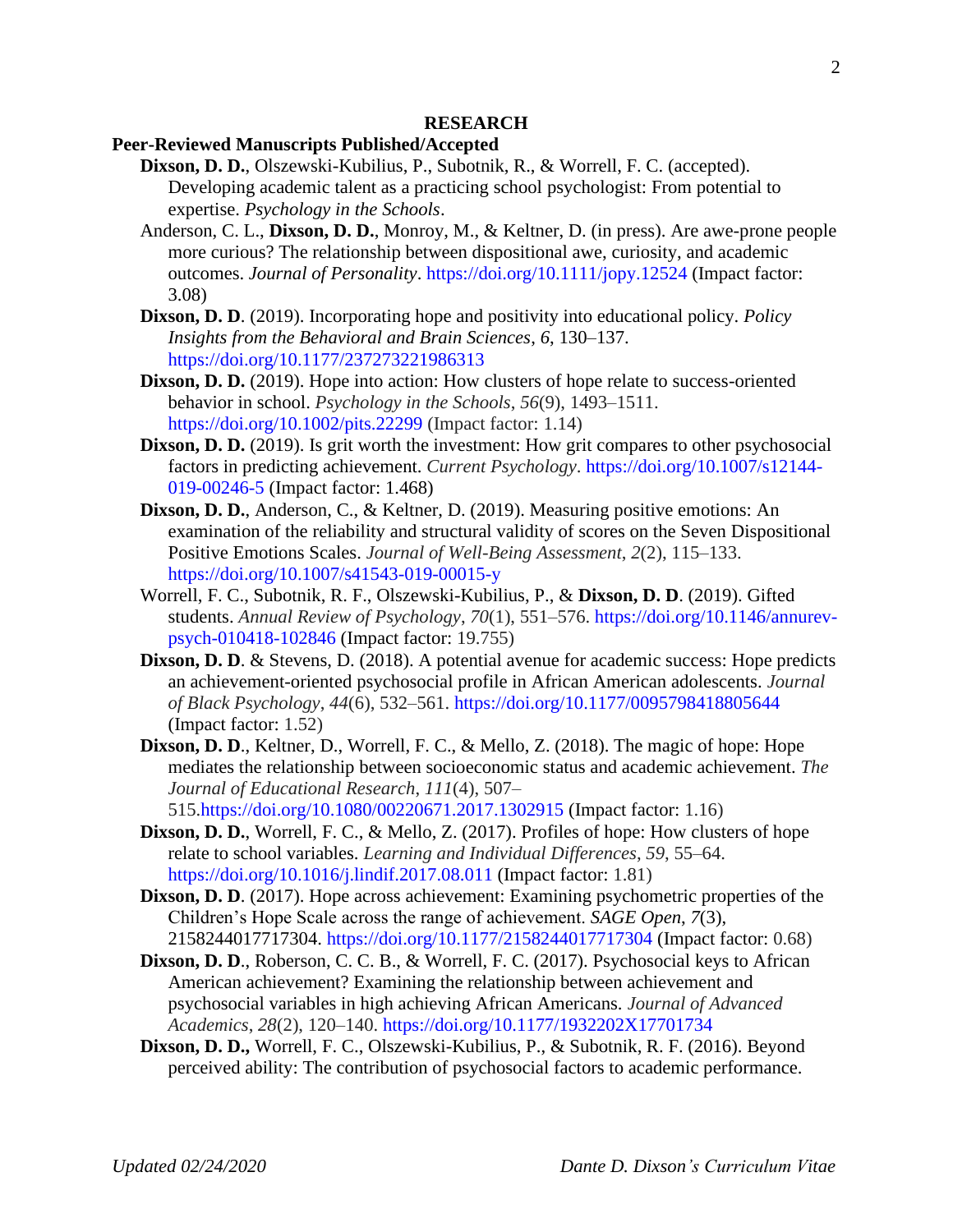*Annals of the New York Academy of Sciences*, *1377*(1), 67–77. <https://doi.org/10.1111/nyas.13210> (Impact factor: 4.30)

- **Dixson, D. D.**, & Worrell, F. C. (2016). Formative and summative assessment in the classroom*. Theory Into Practice*, *55*(2), 153–159. <https://doi.org/10.1080/00405841.2016.1148989> (Impact factor: 1.52)
- Worrell, F. C., & **Educational Research Seminar**. (2015). Culture and identity in school psychology research and practice: Fact versus fiction*. School Psychology Forum: Research in Practice, 9,* 105–120. (Impact factor: 4.30)
- Andretta, J. R., Worrell, F. C., Mello, Z. R., **Dixson, D. D**., & Baik, S. H. (2013). Demographic group differences in adolescents' time attitudes. *Journal of Adolescence*, *36*(2), 289–301.<https://doi.org/10.1016/j.adolescence.2012.11.005> (Impact factor: 2.35)

#### **Peer-Reviewed Book Chapters Published/Accepted**

- **Dixson, D. D**. (accepted). Intersections of culture, context, and race with poverty: Implications for services for low income gifted learners. In P. M. Olszewski-Kubilius  $\&$ T. Stambaugh (Eds.), *Unlocking potential: Identifying and serving gifted students from low-income backgrounds*.
- **Dixson, D. D**., Olszewski-Kubilius, P., Subotnik, R., & Worrell, F. C. (accepted). *Developing academic talent as a practicing school psychologist: From potential to expertise*. Manuscript submitted for publication.
- **Dixson, D. D.** (accepted). Gifted students today: Trending towards inclusivity, but not quite there yet. J. H. Robins & J. L. Jolly (Eds.), *Methods and materials for teaching the gifted* (5th edition). Waco, TX: Prufrock Press.
- **Dixson, D. D.** (accepted). Hope in schools. In F. C. Worrell, T. L. Hughes, & D. D. Dixson (Eds.), *The Cambridge handbook of applied school psychology*. Cambridge, UK: Cambridge University Press.
- Worrell, F. C., & **Dixson, D. D.** (2018). Recruiting and retaining underrepresented gifted students. In S. Pfeiffer (Ed.), *Handbook of giftedness in children: Psycho-educational theory, research, and best practices* (2nd ed.). New York, NY: Springer Publishing Company.
- **Dixson, D. D.**, & Worrell, F. C. (2016). Identity development in gifted children. In M. Neihart, S. Pfeiffer, & T. L. Cross (Eds.), *The social and emotional development of gifted children: What do we know* (2<sup>nd</sup> ed.)? Waco, TX: Prufrock Press.
- Worrell, F. C., & **Dixson, D. D.** (2016). Racial/ethnic and gender identity in gifted classrooms. In C. Hudley (Ed.), *Adolescent identity and schooling* (pp. 92–106)*.* New York, NY: Routledge.

#### **Peer-Reviewed Manuscripts and Chapters Under Review/In Preparation**

- Worrell, F. C., & **Dixson, D. D.** (under review). Diversity and gifted education. In J. Plucker & C. Callahan (Eds.), *Critical issues and practices in gifted education* (3rd edition). Waco, TX: Prufrock Press.
- **Dixson, D. D**. (under review). *Minority students in gifted education programs: Underrepresentation or underapplication?* Manuscript submitted for publication.
- **Dixson, D. D.**, & Worrell, F. C. (under review). African Americans, motivation, and the achievement gap: The full court press. In J. Moore & C. Lewis (Eds.), *African American*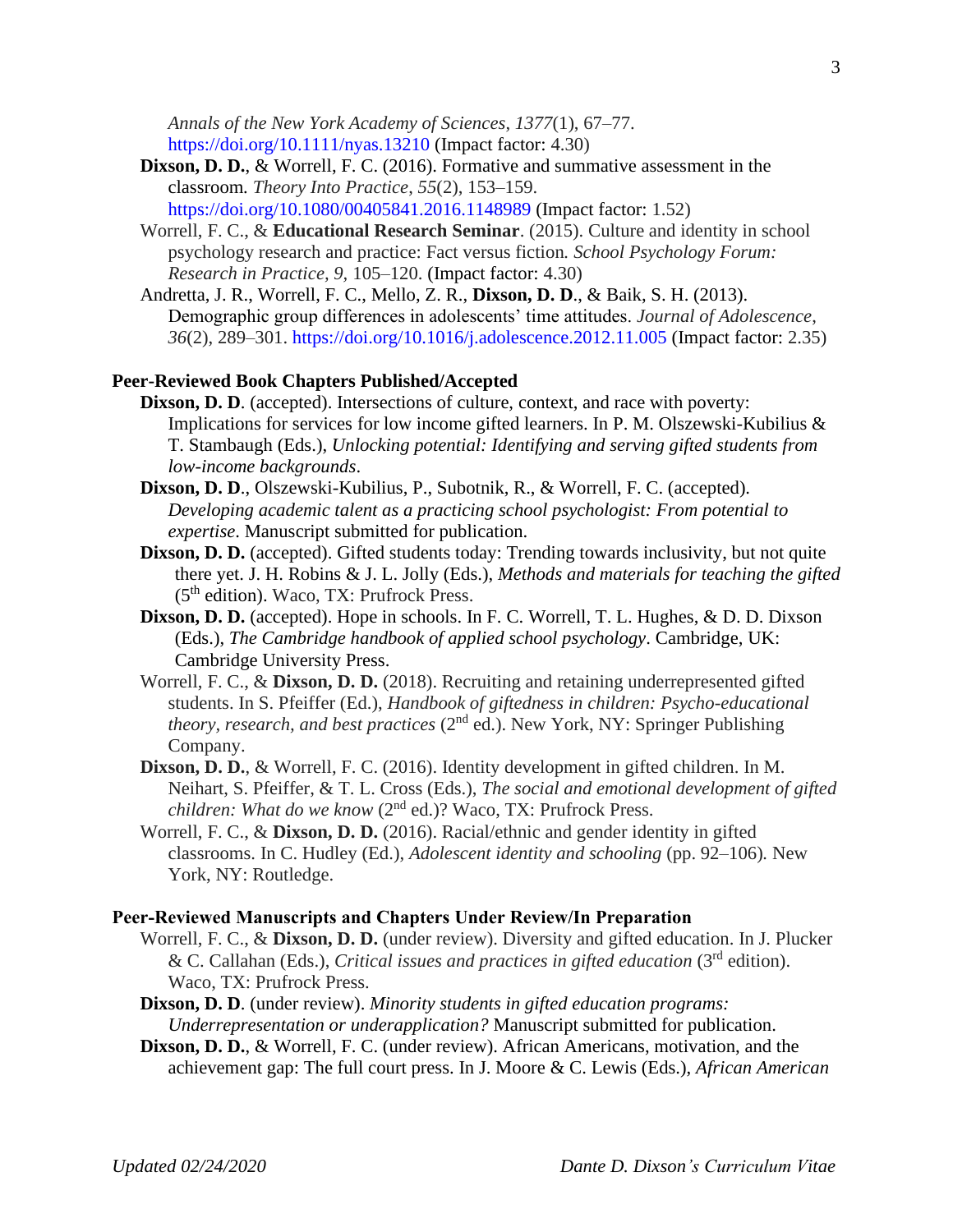*students in urban schools: Critical issues and solutions for achievement. New York, NY: Peter Lang.* Manuscript submitted for publication.

- Velasquez, L. M., **Dixson, D. D.**, Worrell, F. C., & Mello, Z. R. (under review). *Social desirability and Adolescent and Adult Time Inventory scores*. Manuscript submitted for publication.
- **Dixson, D. D.**, & Anderson, C. (under review). *The power of positivity in school*. Manuscript submitted for publication.
- **Dixson, D. D**. (under review). *Why hope is better: Hope predicts influential school variables better than and beyond growth mindset and school belonging*. Manuscript submitted for publication.
- **Dixson, D. D**. (under review). *Hope and executive functioning: Hope can be the difference*. Manuscript submitted for publication.
- **Dixson, D. D**. (under review). *Psychosocial factors and admission into GATE programs*. Manuscript submitted for publication.
- **Dixson, D. D.** (completed manuscript in revision). *Growth mindset and academic achievement.* Manuscript submitted for publication.

#### **Edited Books**

Worrell, F. C., Hughes, T. L., & **Dixson, D. D**. (*in press*). *The Cambridge handbook of applied school psychology*. Cambridge, UK: Cambridge University Press.

# **Peer-Reviewed Presentations**

- **Dixson, D. D.** (2019, August). *How psychosocial factors relate to being identified as gifted and talented.* Paper presented at the annual meeting of the National Association for Gifted Children, Albuquerque, NM.
- **Dixson, D. D.,** Claiborne, J., & Drews, J. (2019, August). *Hope into action: How clusters of hope relate to behaviors in school.* Poster accepted for presentation at the annual meeting of the American Psychological Association, Chicago, Illinois.
- **Dixson, D. D.,** & Webb, M. (2019, March). *How hope measures up: Hope predicts important school variables beyond growth mindset and school belonging.* Poster accepted for presentation at the annual meeting of the International Convention of Psychological Science, Paris, France.
- Webb, M., & **Dixson, D. D.** (2019, March). *Examining the relationship among growth mindset, motivation, and academic achievement*. Poster presented at the annual meeting of the International Convention of Psychological Science, Paris, France.
- **Dixson, D. D.** (2018, May). Building hope in schools. In M. Margalit (Chair), *Advances, controversies, and future directions in the study of hope*. Symposium conducted at the annual meeting of the Association for Psychological Science, San Francisco, CA.
- Niemasik, M. A, **Dixson, D. D.**, & Worrell, F. C. (2018, February). *Achievement and psychosocial outcomes of gifted students making their own choice.* Poster presented at the annual meeting of the National Association of School Psychologists, Chicago, IL.
- **Dixson, D. D.**, Worrell, F. C., & Andretta, J. R. (2017, November). *Giftedness and positive emotions inside the classroom.* Paper presented at the annual meeting of the National Association for Gifted Children, Charlotte, NC.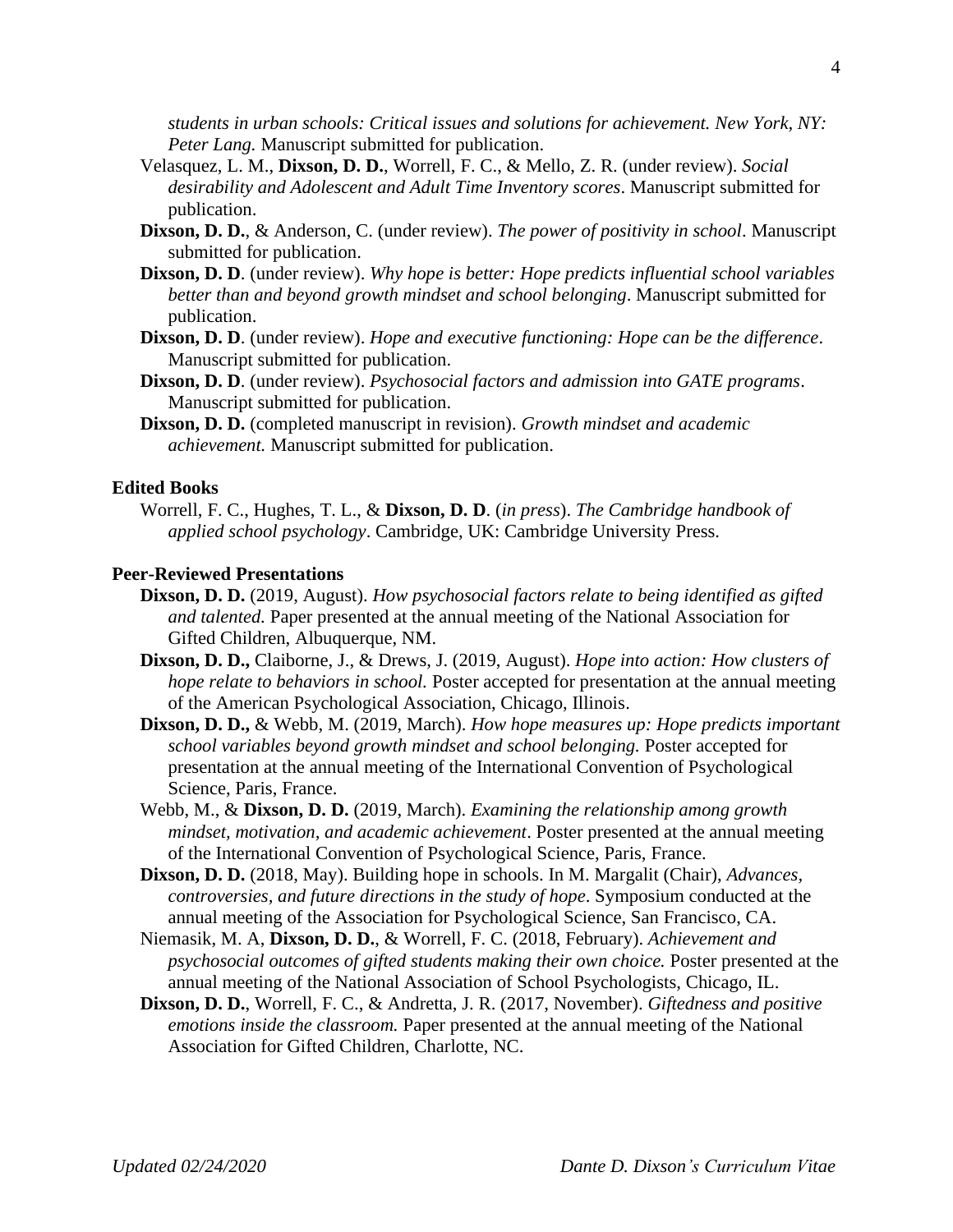- **Dixson, D. D.**, Worrell, F. C., Rigney, A. M., Niemasik, M. A., & Mello, Z. R. (2017, May). *Profiles of hope: How clusters of hope relate to school variables.* Poster presented at the annual meeting of the Association for Psychological Science, Boston, MA.
- **Dixson, D. D.,** Niemasik, M. A., & Rigney, A. M. (2017, May). *Positive emotions inside the classroom*. Poster presented at the Association for Psychological Science, Boston, MA.
- **Dixson, D. D**., Roberson, C. C. B., & Worrell, F. C. (2017, April). *Psychosocial keys to African American achievement? Examining the relationship between achievement and psychosocial variables in high achieving African Americans*. Poster presented at the American Educational Research Association, Texas, San Antonio.
- Worrell, F. C., & **Dixson, D. D.** (2016, May). *Grit—Fad, fact, or fiction: A validity study.* Poster presented at the Association for Psychological Science, Chicago, CA.
- **Dixson, D. D.** (2016, May). *Hope across achievement: Examining the psychometric properties of the Children's Hope Scale across the range of achievement.* Poster presented at the Association for Psychological Science, Chicago, CA.
- **Dixson, D. D.**, & Robertson, C. (2015, November). *The psychosocial keys to African American academic achievement: The relationship among academic achievement and psychosocial factors in high achieving African Americans.* Paper presented at Berkeley Unified School District Educational Research Symposium, Berkeley, CA.
- **Dixson, D. D.**, Keltner, D., Worrell, F. C., & Mello, Z. (2014, May). *The magic of hope: Mediator of the relationship between SES and GPA.* Poster presented at the Association for Psychological Science, San Francisco, CA
- Velasquez, L. M., **Dixson, D. D.**, Worrell, F. C., & Mello, Z. (2014, May). *Does social desirability affect time perspective scores?* Poster presented at the Association for Psychological Science, San Francisco, CA.
- **Dixson, D. D.**, & Worrell, F. C. (2011, May). *The relationship of ethnic identity to academic achievement and expectations for the future in African American high school students.* Poster presented at the Psychology Undergraduate Research Conference, University of California, Berkeley.
- **Dixson, D. D.**, Cuff, K., & Lu, K. (2011, May). *The effect of intensive activity-based science classes in an under-resourced elementary school in the Bay Area.* Poster presented at the Psychology Undergraduate Research Conference, University of California, Berkeley.
- Andretta, J. R., Baik, S., Coté, J. S., **Dixson, D. D.**, Ramarajan, D., Mello, Z. R., & Worrell, F. C. (2010, August). *Themes in adolescents' descriptions of the past, the present, and the future.* Poster presented at the annual meeting of the American Psychological Association, San Diego, CA.
- Andretta, J. R., Mello, Z. R., Worrell, F. C., Baik, S., Cote, J. S., **Dixson, D. D.**, & Ramarajan, D. (2009, August). *Gender and racial/ethnic differences in adolescents' attitudes toward the past, the present, and future*. Poster presented at the American Psychological Association, Toronto, Canada.
- Mello, Z. R., Ramarajan, D., Coté, J. S., Andretta, J. R., Baik, S. H., **Dixson, D. D**., & Worrell, F. C. (2009, May). *African American and Latino adolescents' perceptions of barriers and academic outcomes.* Poster presented at the annual meeting of the Association for Psychological Science, San Francisco, CA.
- Andretta, J. R., Mello, Z. R., Worrell, F. C., Baik, S. H., Coté, J. S., **Dixson, D. D**., & Ramarajan, D. (2009, May). *How do adolescents' attitudes toward the past, the present, and the future predict academic achievement?* Poster presented at the annual meeting of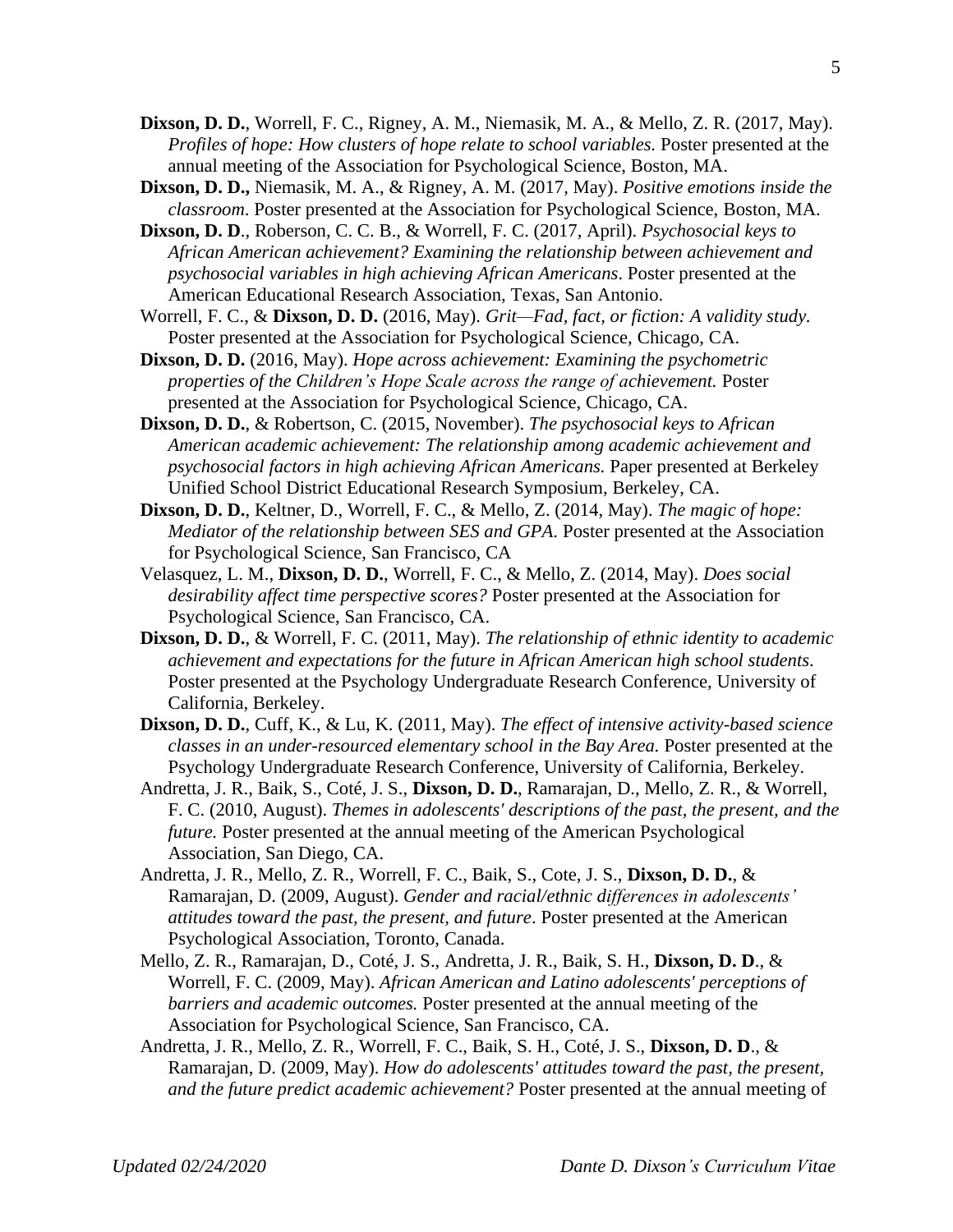the Association for Psychological Science, San Francisco, CA.

Mello, Z. R., Worrell, F. C., Andretta, J. R., Baik, S., **Dixson, D. D**., & Ramarajan, D. (2009, April). *Variation in how frequently adolescents think about the past, the present, and the future in relation to academic achievement*. Poster presented at the Graduate Research Exhibition, Graduate School of Education, University of California, Berkeley.

# **Invited Addresses**

- **Dixson, D. D.** (2019, November). *Lightning talks: Programs and services for gifted children (out-of-school programing).* Invited presentation at the annual meeting of the National Association for Gifted Children, Albuquerque, NM.
- **Dixson, D. D.** (2019, November). *Giving students hope*. Keynote address at the Michigan Pre-College and Youth Outreach Conference, University of Michigan, Ann Arbor, MI.
- **Dixson, D. D.** (2019, November). *The power of generating hope in schools*. Keynote address at the Oklahoma School Counselor Association's annual convention, University of Central Oklahoma, Edmond, Oklahoma.
- **Dixson, D. D.** (2019, October). *Leveraging hope to increase student achievement*. Invited presentation at Nueva's Innovative Learning Conference, The Nueva School, San Mateo, CA.
- **Dixson, D. D.** (2019, October). *Leveraging the psychosocial perceptions of academically gifted students*. Keynote address at the annual convention of the Michigan Association for Gifted Children, Emerson School, Ann Arbor, MI.
- **Dixson, D. D.** (2019, August). *Occupational stress and hope*. Invited presentation to the academic support staff, Wayne State University, Detroit, MI.
- **Dixson, D. D.** (2019, May). *Hope and a changing world*. Invited presentation at InVIVO Planetary Health conference, Detroit, MI.
- **Dixson, D. D.** (2018, October). *Hope interventions for adolescents*. Invited presentation to the School of Education, University of California, Irvine, Irvine, CA.
- **Dixson, D. D.** (2018, May). *Leveraging hope and other psychosocial factors in schools to raise achievement in gifted students*. Invited presentation at the annual inservice meeting of the Academic Talent Development Program, University of California, Berkeley, Berkeley, CA.
- **Dixson, D. D.** (2017, July). *Building hope in schools*. Invited presentation. The Greater Good Science Center's Summer Institute for Educators, University of California, Berkeley, Berkeley, CA.
- **Dixson, D. D.** (2017, June). *The power of hope in schools*. Invited presentation. The Greater Good Science Center's Summer Institute for Educators, University of California, Berkeley, Berkeley, CA.
- **Dixson, D. D.,** & Dumas, M. (2016, February). *Publishing while in graduate school*. Presentation at Education Research Day at the University of California, Berkeley, Berkeley, CA.

#### **Grants**

The Roeper Institute Research Grant. (01/2019-08/2019). *A matter of equity: Gifted and talented research and evaluation within Detroit Public Schools Community District*. (\$32,500-*funded*). **Dante D. Dixson** (Principal Investigator).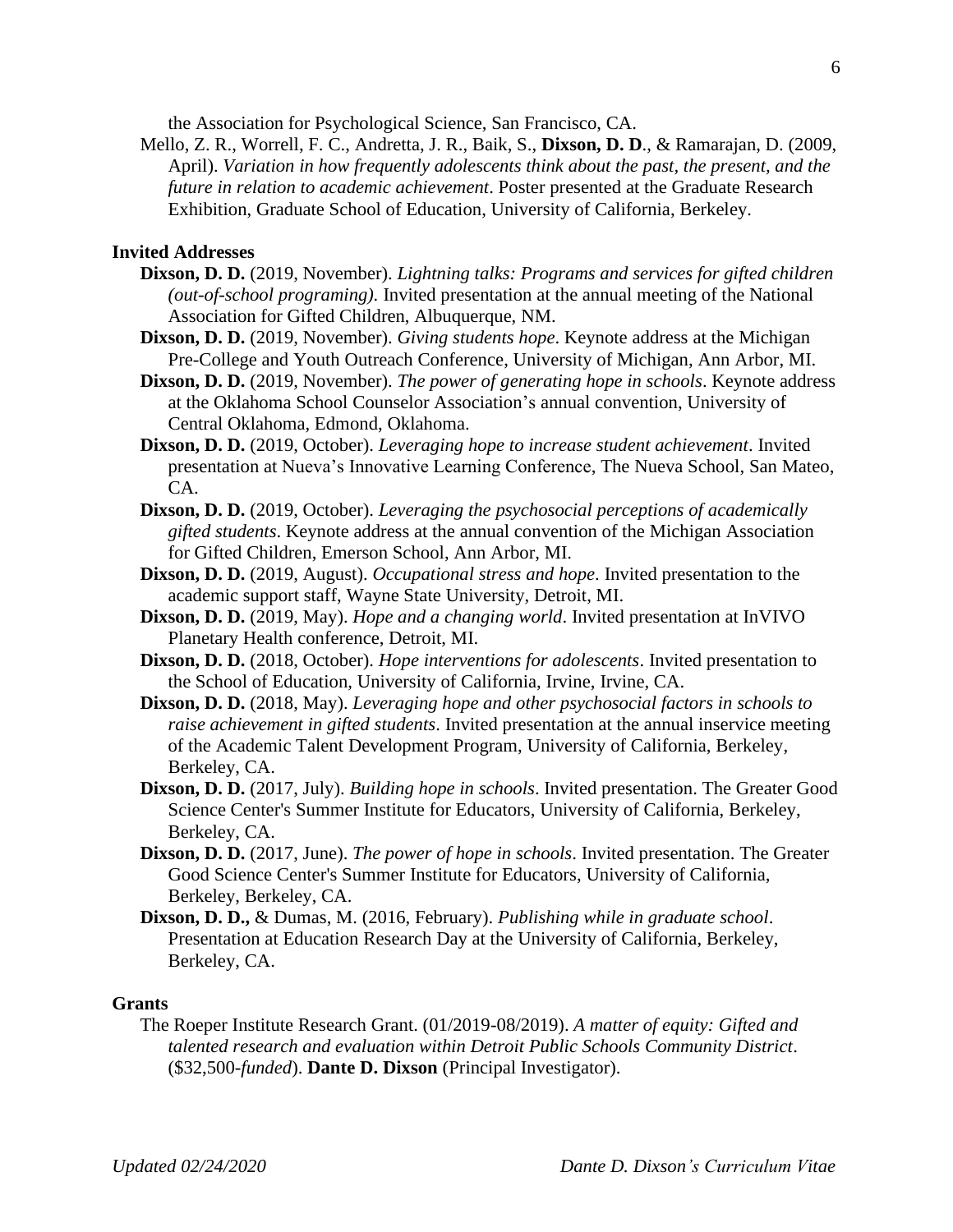- Spencer Foundation Small Research Grant. (05/2019-05/2020). *Developing hopeful students: Increasing the hope of minority students to provide more equity in education*. (\$50,000 *not funded*). **Dante D. Dixson** (Principal Investigator).
- Wayne State University's University Research Grant. (06/2018-05/2019). *Hope into action: How clusters of hope relate to success-oriented behavior in school*. (\$10,000-*funded*). **Dante D. Dixson** (Principal Investigator).
- American Psychological Association Division 15 Early Career Research Grant. (11/2017- 01/2019). *Clash of psychosocial titans: An examination of which psychosocial variable best predicts achievement*. (\$6,000-*not funded*). **Dante D. Dixson** (Principal Investigator).

African American Success Foundation's Lydia Donaldson Tutt-Jones Memorial Research Grant. (07/2015 – 08/2016). *The psychosocial keys to African American academic achievement: The relationship among academic achievement and psychosocial factors in high achieving African Americans* (\$5,000-*funded*)*.* **Dante D. Dixson** and Cyrell Roberson (Principal Investigators).

#### **PROFESSIONAL SERVICE**

#### **Program Committees**

- *Admission's Committee*, Education Psychology and Educational Technology, Michigan State University, 2019-Present
- *Admission's Committee*, School Psychology Program, Michigan State University, 2019- Present
- *Budget Committee*, School Psychology Program, Michigan State University, 2019-Present
- *Comprehensive Exam Committee*, School Psychology Program, Michigan State University, 2019-Present
- *Retention and Dismissal Committee, School Psychology Program, Michigan State University, 2019-Present*

## **Department Committees**

- *Tenure-Track Search Committee*, Wayne State University, Educational Psychology, Committee member, 2016-2017
- *All Program Committee,* School Psychology Program, University of California, Berkeley*,* Committee member, 2013-2014
- *Finance Committee*, Graduate Student Association, University of California, Berkeley*,* Committee member, 2013-2014

## **College Committees**

- *Dean Search Committee, Wayne State University, College of Education, Committee member, Fall 2018-2019*
- *Educational Evaluation & Research Program Advisory Committee, Wayne State University, College of Education, Committee member, Fall 2018-2019*
- *Tenure-Track Search Committee, Wayne State University, Kinesiology, Health & Sport Studies, Committee member, Fall 2017-2018*
- *Graduate Professional Scholarship Competition Committee*, Wayne State University, Reviewer, 2017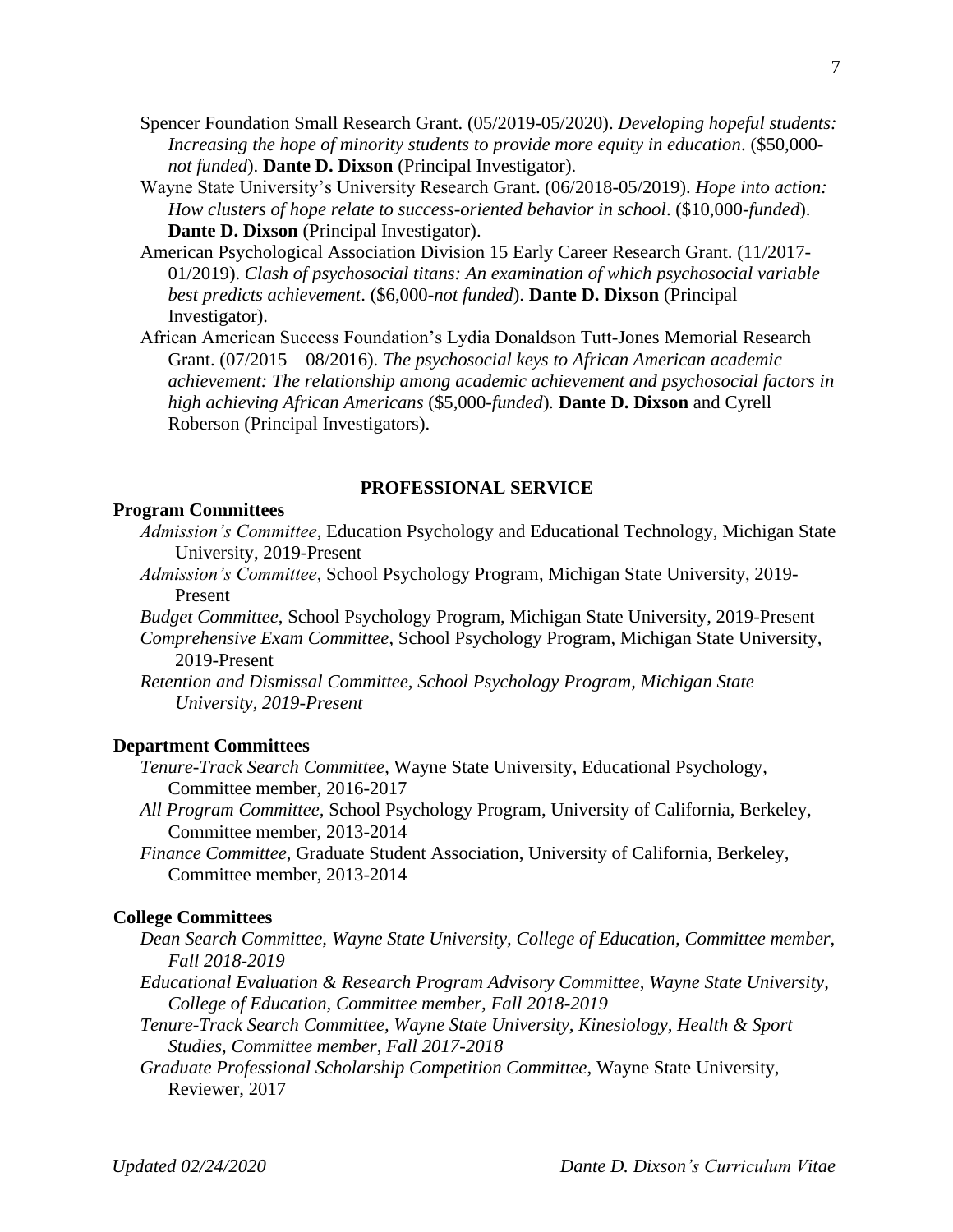#### **University Committees**

*Research Day, Merrill Palmer Skillman and the Institute of Gerontology, Judge, 2019 Academic Senate, Wayne State University, Committee member, 2018 - 2019 Budget Committee, Wayne State University, Committee member, 2018 - 2019 Graduate School Retention Scholarship Committee, Wayne State University, Reviewer, 2017 Student Development Initiative, Wayne State University, African American Male Achievement Group- "The Network", Committee member, 2016 - 2018 Student Development Intuitive, Wayne State University, Professional mentor, 2016- 2018*

*General Education Reform Committee, Wayne State University, Signature Courses, Committee member, 2016*

*Research, Metrics, and Evaluation Subgroup*, University of California, Berkeley, African American Recruitment and Yield Task Force*,* Committee member, 2015

#### **Dissertation Committees**

Ali, Wafa. (2018). *Parental communication style and adolescent intrapersonal variables: Associations with academic achievement.*

Scalcucci, Stefanie. (2018). *Predicting adolescent academic achievement: The role of intrapersonal and risk behavior factors*.

Lappin, Andrea. (In progress). Bradfield, Joseph. (In progress). Ward, Alvin. (In progress). Sparks, Lauren. (In progress).

#### **Comprehensive Exam Committees**

Sewell, Teressa. (2018). Ward, Alvin. (2018).

#### **Master Thesis Committees**

Dore, Bernadette. (2019). *A model of hope: Supporting minority students' academic aspirations*. Detroit, MI: Wayne State University.

#### **Profession Committees**

*APS Teaching Fund Committee*, Association for Psychological Science, Committee member, 2018-2020 *GCQ Paper of the Year Committee*, Gifted Child Quarterly, Committee member, 2019

#### **Ad Hoc Reviewer: Journals (Since 2016)**

*Assessment Educational Assessment Educational Researcher Gifted Child Quarterly Learning and Individual Differences Personality and Individual Differences Journal of Black Psychology Journal of Happiness Studies*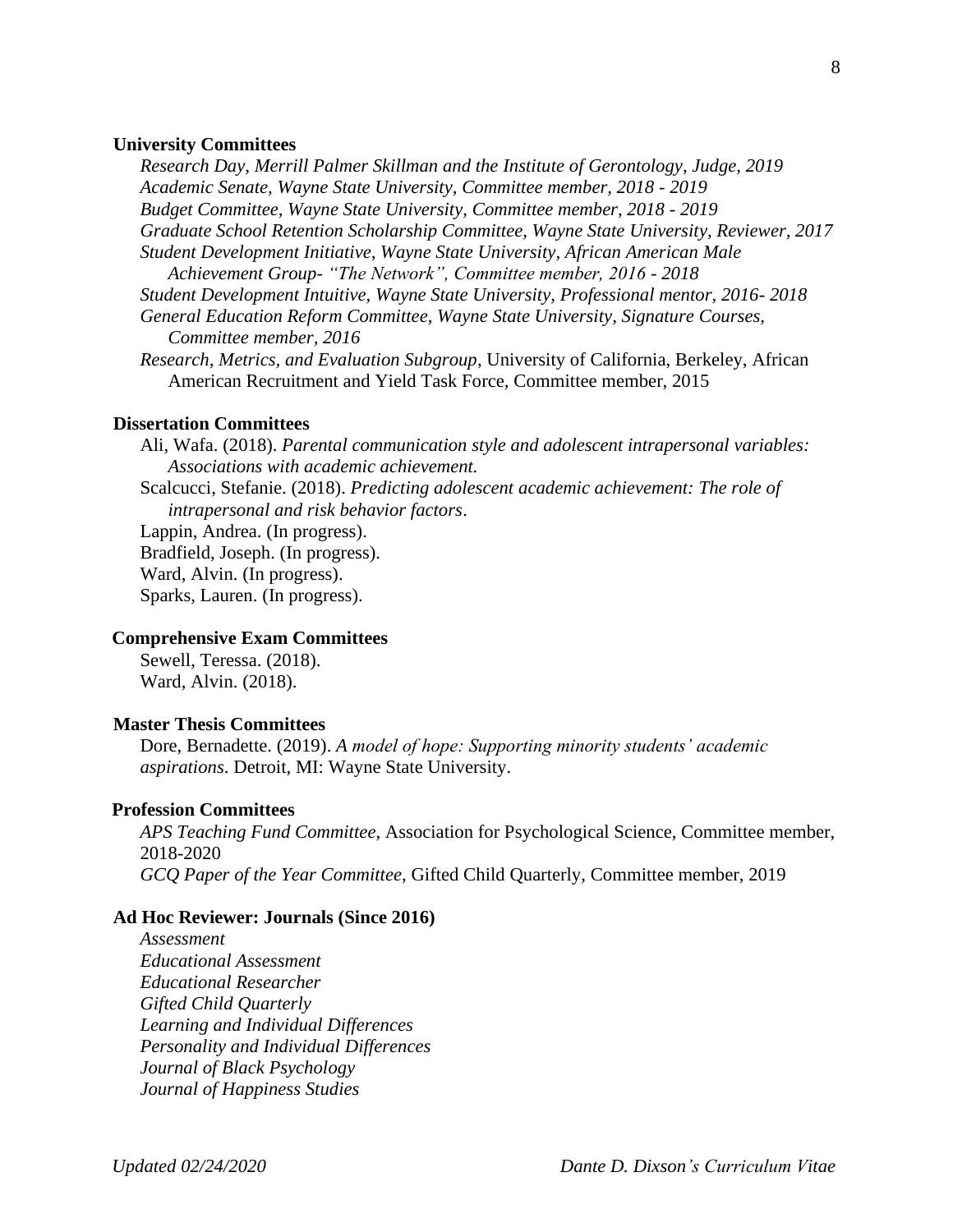*Journal of Educational Psychology Journal of the Society for Social Work and Research SAGE Open*

#### **Editorial Boards**

*Cultural Diversity of Ethnic Minority Psychology*, 2019 – Present *Journal for the Education of the Gifted*, 2019 – Present *Gifted Child Quarterly*, 2018 – Present *Journal of Black Psychology*, 2018 – Present *The New School Psychology Bulletin,* 2014 – 2016

## **Community Committees/Activities**

*Roper School Institute, Research consultant, 2017- 2018 Intervention Committee, Detroit Public Schools, Committee member, 2016 - 2018 My Brother's Keeper, Mackalive, Mentor/Instructor, 2016 - 2017 Admissions Interviewing Committee, A Better Chance, Committee member, 2016 Accelerating African-American Achievement, Berkeley Unified School District, Berkeley CA, Committee member, 2013 San Francisco Suicide Prevention*, San Francisco, CA, Volunteer, 2009 – 2015

#### **Advisory Boards**

*Roeper School Institute,* Board member, 2018 – present *Boys Hope Girls Hope-Detroit*, Board member, 2018 - present *SmARTminds Youth Leadership Program, Board member, 2017*

#### **PRIVATE PRACTICE**

# 05/2019 – Present *The Diane Morgan Group \_\_Southfield, MI*

*Postdoctoral Psychologist*

- Conducted psychoeducational evaluations for those suspected of having learning disabilities, autism, attention deficit hyperactivity disorder, and intellectual disability.
- Conducted individual and family therapy with low-income African American children and adolescents, including young adults.
- Consulted with families and school districts about meeting the needs and improving the achievement of minority and disadvantaged youth.

#### **SCHOOL PSYCHOLOGY TRAINING**

#### 08/2015 – 06/2016 Mount Diablo Unified School District Concord, CA *School Psychologist Intern*

- Delivered short-term and crisis, individual, and group counseling to 10 referred students.
- Collaborated with school principal in the implementation of a Positive Behavior Intervention and Support program to lower the suspension and expulsion rate of troubled youth.
- Led 2 staff development workshops for school personnel and parents concerning gifted education for gifted students.
- Conducted psycho-educational evaluations.
- Created and implemented Behavior Support Plans to improve student behavior and learning.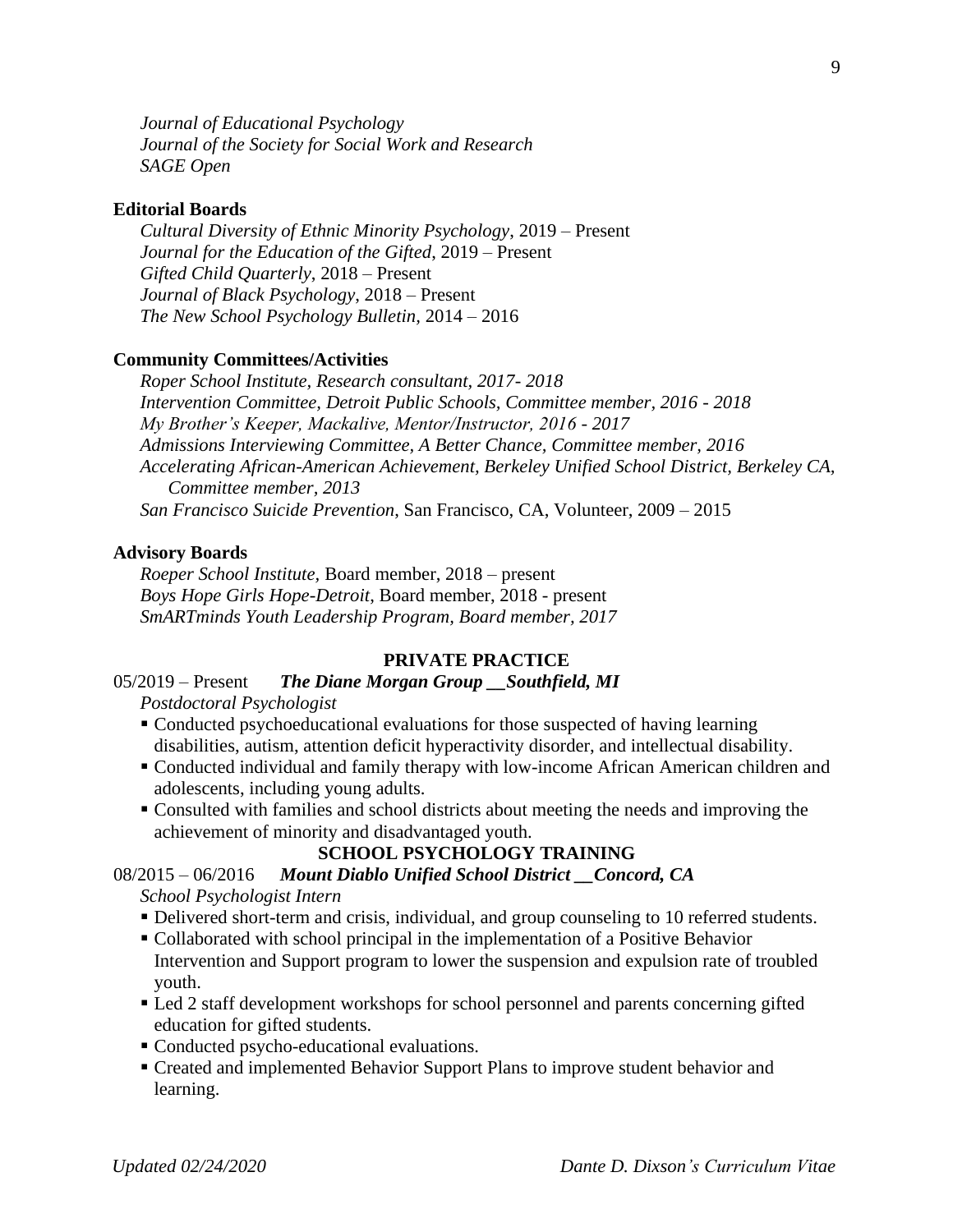- Developed, implemented, and monitored student interventions for various disabilities to increase student learning at the classroom and school-wide level.
- Worked with student study teams involving students, administrators, faculty, and parents to evaluate and increase student learning

# 05/2014 – 09/2016 *UC Berkeley Academic Talent Development Program \_\_Berkeley, CA Counselor (Summers Only)*

- Provided academic and emotional support to over 800 gifted students and their families in transition from an average ability elementary school to the academic talent development program (gifted student program).
- Provided ad hoc individual and group counselling for referred gifted students.
- Worked with special ed gifted students to develop necessary skills to function and thrive in the community.
- Assisted in designing the program survey for students and teachers to evaluate their experience and provide feedback for the program.
- Contributed to weekly school leadership team meetings. Collaborated on school-wide initiatives such as student scheduling, school open house, student mentoring, and progress reports.

# 12/2013 – 05/2014 *East Bay Agency for Children—Circle of Care \_\_Oakland, CA Clinical Intern*

- Conducted cognitive behavioral therapy, play therapy, and psychodynamic therapy (both individual and group) to children aged 4-18.
- Provided grief counselling to 15 clients (aged 4-25) affected by loss or serious illness.
- Conducted 5 grief training seminars and workshops.
- Conducted phone intakes and referred clients to appropriate resources based on individual needs.
- Developed and wrote Medi-Cal compliant assessment plans, treatment plans, and progress notes.
- Participated in school-based pre-referral team meetings with school administration, the school psychologist, the speech therapist, the student behavioral consultant, and the occupational therapist.

# 12/2013 – 05/2014 **Tara Hills Elementary** *School \_\_Richmond, CA*

*School-Based Assessment Trainee*

- **Developed educational assessment plans.**
- Conducted assessments of academic and cognitive functioning and functional behavioral assessments.
- Conducted classroom observations and interviews with students, teachers, and parents.
- Consulted with teachers on classroom management strategies.
- **Presented assessment results in of child functioning with appropriate recommendations** based on assessment findings.
- **Presented assessment results during individualized education program meetings.**
- Collaborated with teachers, occupational therapists, speech therapist, school administration, and student advisors to form comprehensive achievement plans for students.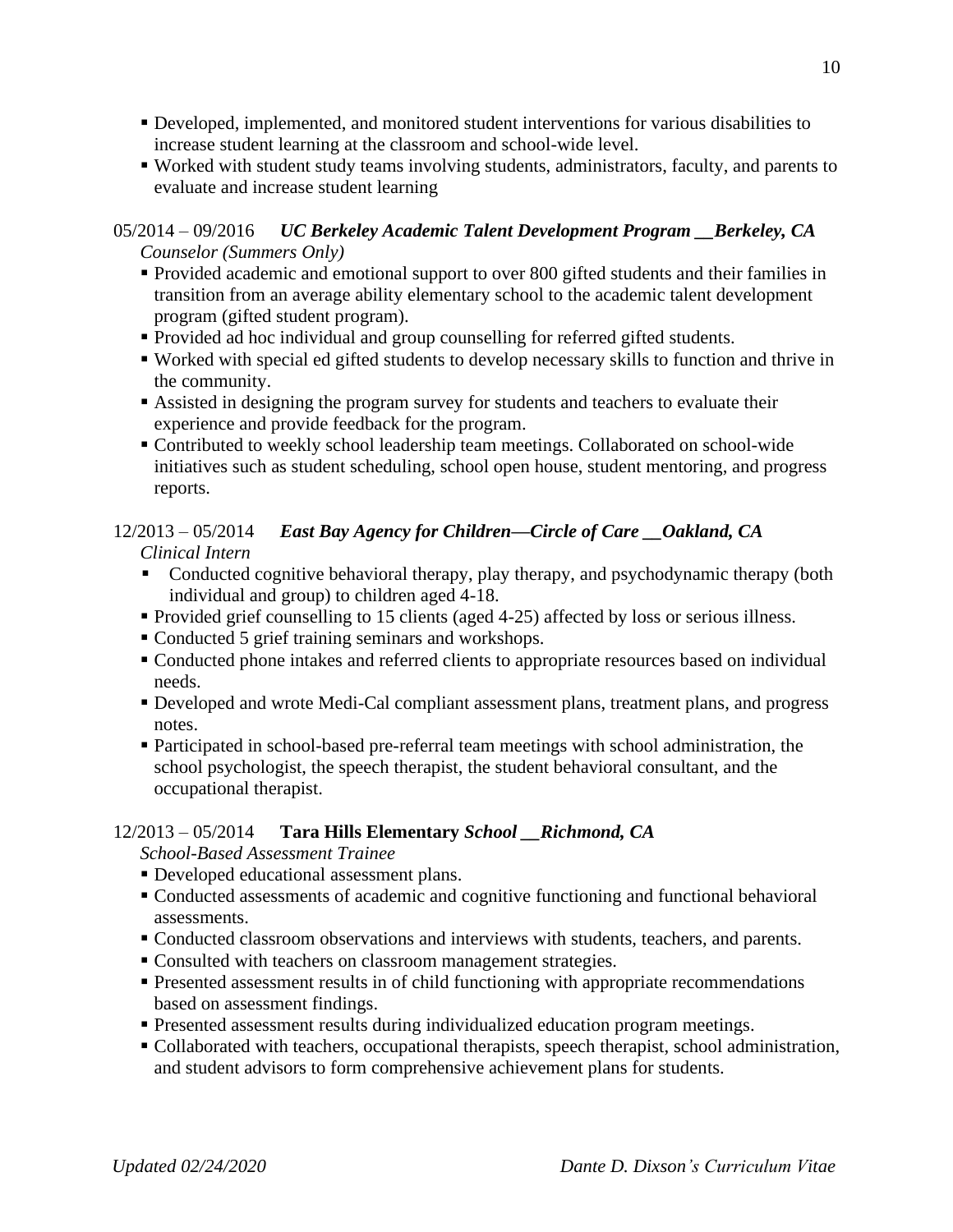# 08/2013 – 05/2014 *Chabot Elementary School \_\_Oakland, CA*

*School-Based Consultant Trainee*

- Consulted with teachers about students' emotional, behavioral, and learning issues.
- Increased teachers' capacity to problem-solve student challenges.
- Developed productive and professional relationships with teachers to jointly develop concrete plans to assist children facing a variety of challenges, including social isolation, recent loss of a parent, and exposure to community violence.
- Supported teachers in preparing for student support team meetings, individualized education program meetings, and parent conferences.

# 08/2013 – 05/2014 *Haste Street Child Development Center \_\_Oakland, CA School-Based Consultant Trainee*

- Consulted with teachers about student emotional, behavioral, and learning issues.
- Helped build teachers' capacity to independently problem-solve student challenges.
- Provided culturally competent consultation to teachers of linguistically diverse students on issues such as lack of academic and social progress of limited-English proficient students.
- Conducted behavioral observations.
- Assisted in conducting the Desired Results Developmental Profile (DRDP) assessment for students with sensory integration dysfunctions, limited English proficiency, and with histories of defiant and aggressive behavior.

# **HONORS**

*Gifted Child Quarterly*'s Reviewer of the Year, 2019 Philanthropic Ventures Foundation Special Education Research Grant Recipient, 2015 Cota Robles Fellow, University of California, Berkeley, 2012-2016 University of California, Berkeley Honors Program, 2010 Certificate of Special Congressional Recognition from Congresswoman Barbara Lee for outstanding and invaluable service to the community, 2010 Alumni Association Scholarship, University of California, Berkeley, 2009

#### **MEMBERSHIPS**

#### **Professional Associations**

American Psychological Association, 2017- Present American Educational Research Association, 2014- Present Association for Psychological Science, 2009- Present Sage Scholar, 2008-2010 Pi Lambda Phi International Fraternity, 2007- 2010 Association of Psychological Undergraduates, 2008-2010

# **OTHER EXPERIENCES**

#### 04/2015 – 01/2017 *Review of Educational Research \_\_Berkeley, CA*

- *Editorial Assistant/Managing Editor* 
	- Prepared 350+ manuscripts per year for peer-review (including reviewing manuscripts for APA format, manuscript appropriateness for RER, and quality).
	- Helped construct guidelines for authors preparing and submitting manuscripts.
	- Coordinated with editor and director of publications to prepare RER impact reports.